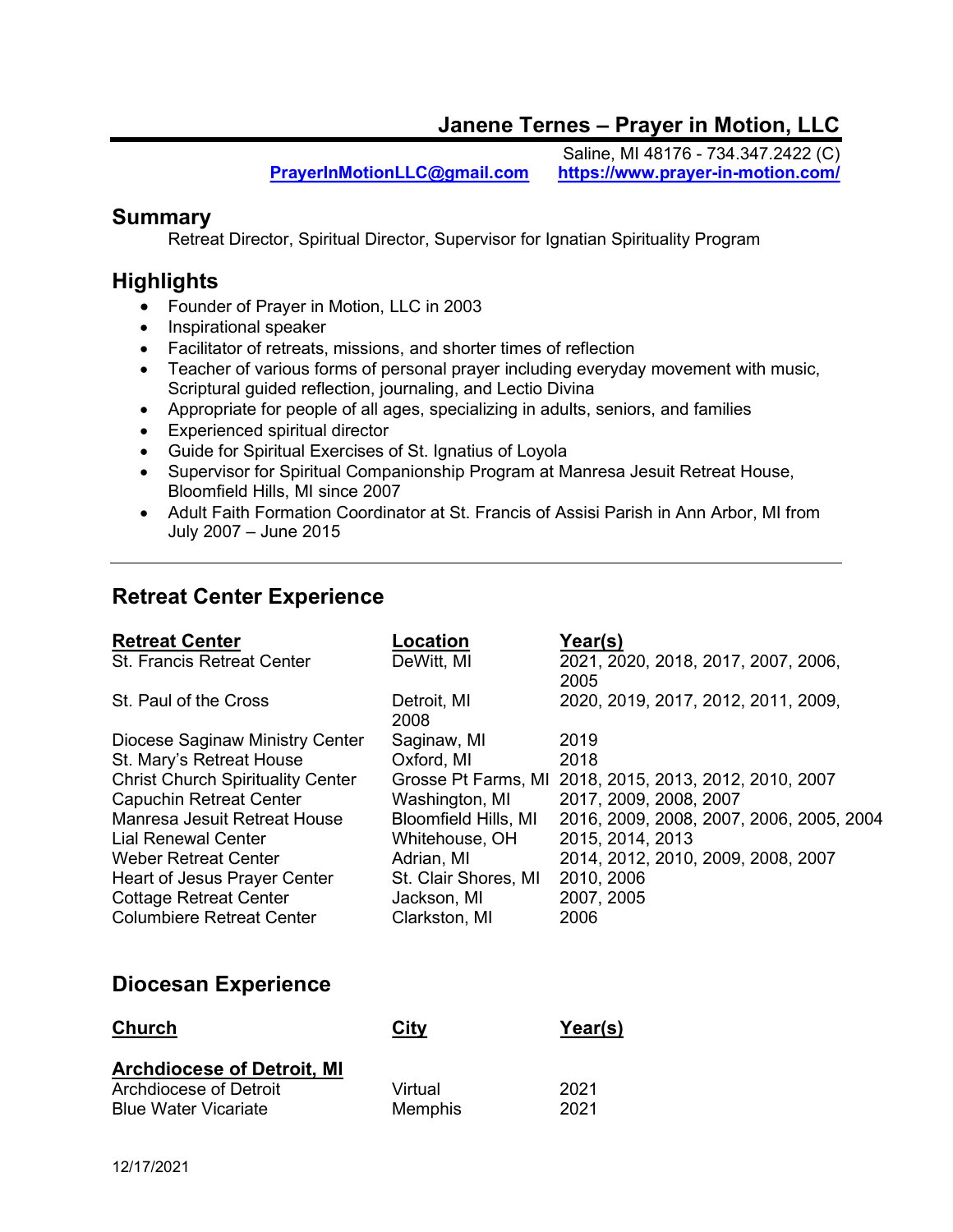| West Wayne Vicariate RCIA               | Dearborn Heights          | 2021, 2020, 2019, 2018, 2017, |
|-----------------------------------------|---------------------------|-------------------------------|
|                                         |                           | 2016, 2015                    |
| St. Anthony                             | <b>Belleville</b>         | 2020                          |
| <b>Catholic Central Moms</b>            | Novi                      | 2020                          |
| <b>Resurrection Parish</b>              | Canton                    | 2020, 2019, 2016              |
| <b>McAuley Life Center</b>              | <b>Farmington Hills</b>   | 2019                          |
| <b>Sisters of Mercy</b>                 | <b>Farmington Hills</b>   | 2019                          |
| Faith & Sharing Retreat                 | Detroit                   | 2019, 2009                    |
| St. Kieran                              | <b>Shelby Township</b>    | 2019                          |
| <b>Sacred Heart Parish</b>              | Dearborn                  | 2019                          |
| St. Thomas the Apostle                  | <b>Garden City</b>        | 2019                          |
| St. Mark                                | Warren                    | 2019                          |
| SS. John & Paul                         | Washington                | 2018                          |
| St. Martin de Porres                    | Warren                    | 2018                          |
| St. Malachy                             | <b>Sterling Heights</b>   | 2018                          |
| St. Margaret of Scotland                | St. Clair Shores          | 2017                          |
| St. Paul of Tarsus                      | <b>Clinton Township</b>   | 2017                          |
| St. Mary of Snows                       | Milford                   | 2017, 2016, 2012, 2014        |
| St. Timothy                             | <b>Riverview</b>          | 2016                          |
| St. Linus                               | Dearborn Heights          | 2016                          |
| St. Basil                               | Eastpointe                | 2016, 2007                    |
| St. Aidan                               | Livonia                   | 2016, 2010                    |
| <b>Holy Family</b>                      | Memphis                   | 2015, 2007                    |
| St. Thomas Aquinas                      | Lansing                   | 2015                          |
| St. Sebastian                           | Dearborn Heights          | 2015                          |
| <b>AOD Christian Service Coord.</b>     | <b>Bloomfield Hills</b>   | 2015                          |
| St. Clement of Rome                     | Romeo                     | 2015                          |
| St. Therese of Lisieux                  | <b>Shelby Township</b>    | 2015                          |
| <b>Gabriel Richard High School</b>      | Riverview                 | 2015                          |
| St. Jane Frances de Chantal             | <b>Sterling Heights</b>   | 2014                          |
| St. Ambrose                             | <b>Grosse Pointe Park</b> | 2014                          |
| St. John the Baptist                    | Monroe                    | 2014                          |
| St. Isidore                             | Macomb                    | 2014                          |
| St. Colette                             | Livonia                   | 2013, 2010                    |
| St. Mary                                | Monroe                    | 2012                          |
| St. Kenneth                             | Plymouth                  | 2012                          |
| <b>AOD Parish Nurses Retreat</b>        | <b>Bloomfield Hills</b>   | 2011, 2004                    |
| St. Mary                                | Wayne                     | 2011                          |
| St. Blase                               | <b>Sterling Hts</b>       | 2011                          |
| St. Thecla                              | <b>Clinton Twp</b>        | 2011, 2006                    |
| St. Lucy                                | St. Clair Shores          | 2010, 2007                    |
| <b>Sacred Heart</b>                     | Grosse Ille               | 2010                          |
| St. Aloysius                            | Detroit                   | 2010                          |
| St. Cyprian                             | Riverview                 | 2010                          |
| <b>Sacred Heart</b>                     | Grosse Ille               | 2010                          |
| St. Aloysius                            | Detroit                   | 2010                          |
| St. Dunstan                             | <b>Garden City</b>        | 2009                          |
|                                         | <b>Lincoln Park</b>       |                               |
| <b>Christ the Good Shepherd</b>         |                           | 2009                          |
| <b>Detroit Soc Catechetical Leaders</b> | Dearborn Heights          | 2009                          |
| MI Catholic Young Adult Conf            | Detroit                   | 2009                          |
| Corpus Christi                          | Detroit                   | 2008                          |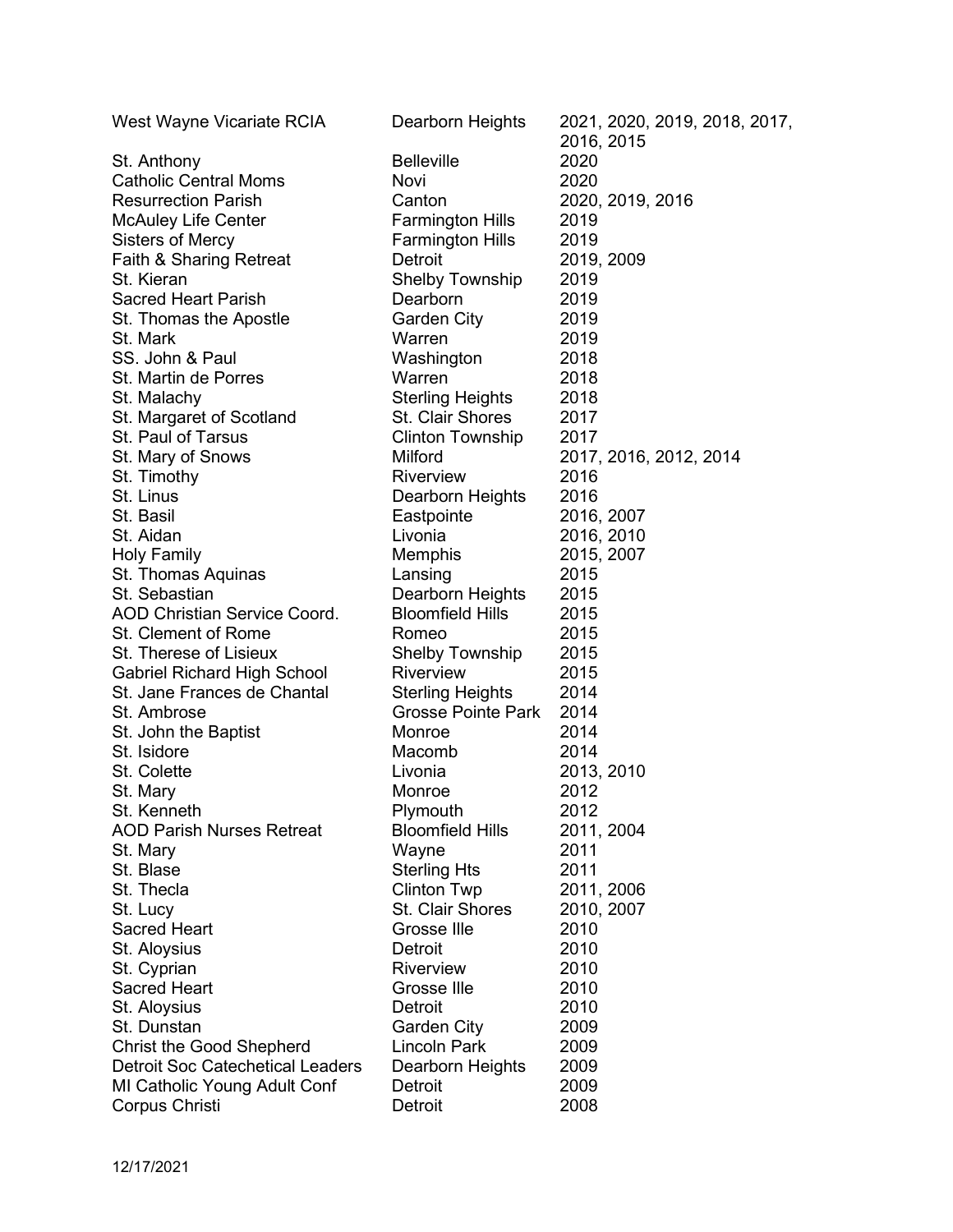| <b>Sacred Heart School</b>                                | Dearborn                | 2008                                |
|-----------------------------------------------------------|-------------------------|-------------------------------------|
| St. Louis                                                 | <b>Clinton Township</b> | 2006                                |
| St. Mary Mystical Rose                                    | Armada                  | 2005                                |
| St. Columban                                              | Birmingham              | 2004                                |
| <b>Christ the Redeemer</b>                                | Lake Orion              | 2004                                |
| St. Anastasia                                             | Troy                    | 2004                                |
|                                                           |                         |                                     |
| <b>Lansing, MI Diocese</b>                                |                         |                                     |
| St. Joseph                                                | Dexter                  | 2020, 2019, 2018                    |
| St. Francis of Assisi                                     | Ann Arbor               | 2019, 2015, 2014, 2012, 2011, 2009, |
|                                                           |                         | 2008, 2006, 2005, 2004              |
| St. Elizabeth                                             | Tecumseh                | 2017                                |
| St. Casimir                                               | Lansing                 | 2016                                |
| St. Mary Magdalene                                        | <b>Brighton</b>         | 2015, 2007, 2006                    |
| Diocesan Women's Conference                               | Lansing                 | 2015                                |
| St. John the Evangelist                                   | Fenton                  | 2014, 2008                          |
| Christ the King                                           | <b>Flint</b>            | 2013                                |
| St. Patrick                                               | <b>Brighton</b>         | 2013, 2007                          |
| St. Joseph Shrine                                         | <b>Brooklyn</b>         | 2013, 2011, 2010, 2009, 2008        |
| St. Therese of Lisieux                                    | Lansing                 | 2013, 2011                          |
| <b>Holy Family</b>                                        | <b>Grand Blanc</b>      | 2012                                |
| <b>Queen of Miraculous Medal</b>                          | Jackson                 | 2012                                |
| St. Gerard                                                | Lansing                 | 2012, 2010, 2009, 2008, 2006        |
| St. Mary on the Lake                                      | Manitou Beach           | 2011                                |
| Lansing Council on Aging                                  | Lansing                 | 2011, 2009                          |
| <b>Holy Trinity Student Parish</b>                        | Ypsilanti               | 2010                                |
| Diocesan Youth Jamboree                                   | Lansing                 | 2008, 2006                          |
| St. Andrew                                                | Saline                  | 2008, 2005                          |
| Lenawee-Hillsdale County Seniors                          | <b>Blissfield</b>       | 2008                                |
| St. Paul                                                  | Owosso                  | 2007                                |
| Lenawee/Hillsdale Catechists                              | Adrian                  | 2006                                |
| St. Catherine Laboure                                     | Concord                 | 2006                                |
| <b>Prof Pastoral Ministers Assoc</b>                      | Chelsea                 | 2006                                |
| St. Mary of Good Counsel                                  | Adrian                  | 2005                                |
| St. Mary Student Parish                                   | Ann Arbor               | 2004                                |
|                                                           |                         |                                     |
|                                                           |                         |                                     |
| <b>Gaylord, MI Diocese</b><br>Daughters of Isabella State | Mackinac Island         | 2019                                |
| Convention                                                |                         |                                     |
|                                                           |                         |                                     |
|                                                           |                         |                                     |
| <b>Grand Rapids, MI Diocese</b>                           |                         |                                     |
| Diocesan Ministry Conference                              | <b>Grand Rapids</b>     | 2017, 2015, 2014                    |
| St. Philip Neri                                           | <b>Reed City</b>        | 2015                                |
| <b>Saginaw, MI Diocese</b>                                |                         |                                     |
| Midland Area Hospice Symposium                            | Frankenmuth             | 2017                                |
| St. Andrew                                                | Saginaw                 | 2008                                |
|                                                           |                         |                                     |
| <b>Kalamazoo, MI Diocese</b>                              |                         |                                     |
| St. Catherine of Siena                                    | Portage                 | 2013                                |
|                                                           |                         |                                     |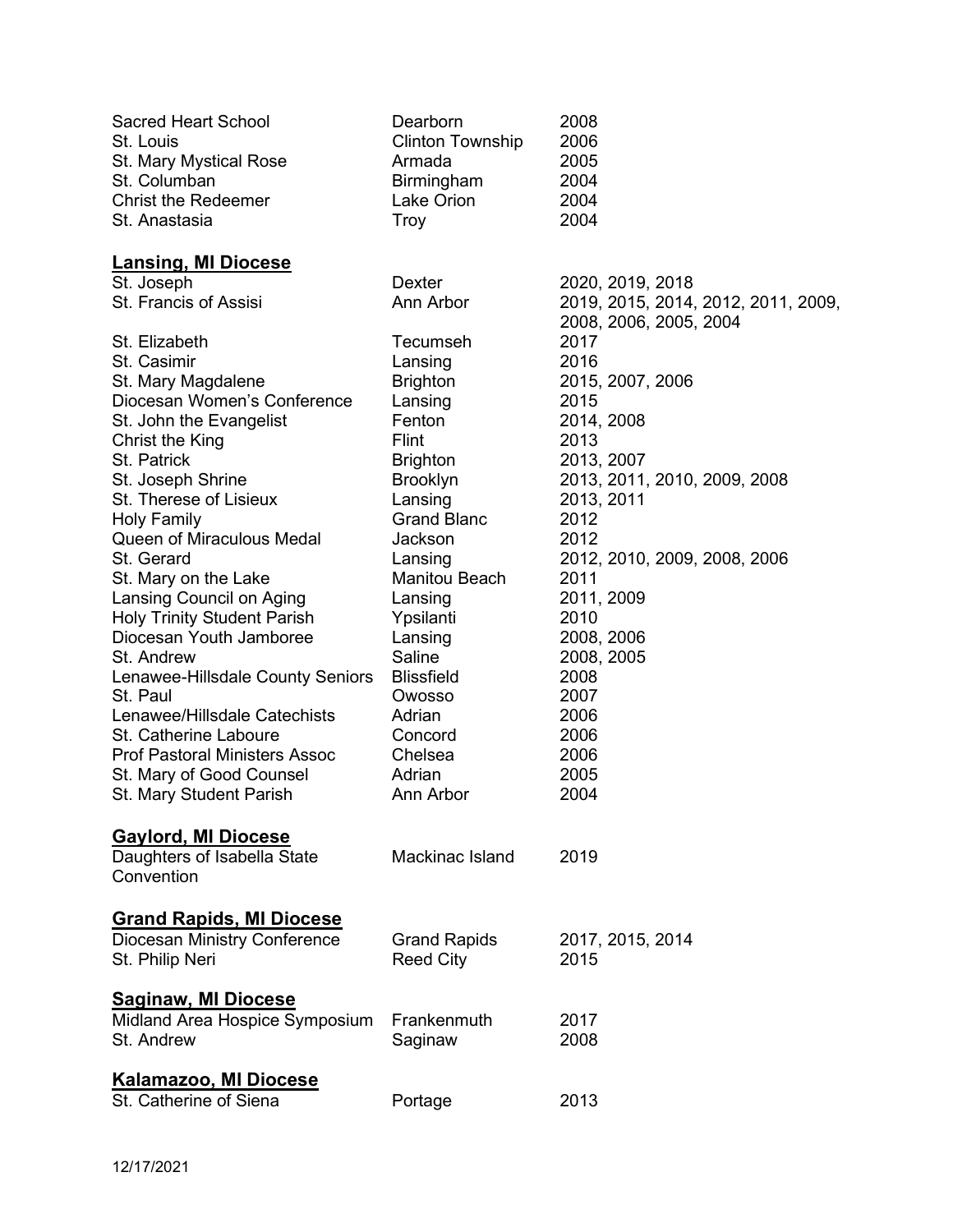| <b>Toledo, OH Diocese</b>                 |             |      |
|-------------------------------------------|-------------|------|
| <b>St. Rita Medical Center</b>            | I ima       | 2019 |
| Our Lady of Lourdes                       | Toledo      | 2018 |
| <b>Chicago, IL Archdiocese</b>            |             |      |
| St. Francis of Assisi                     | Orland Park | 2018 |
| Pittsburg, PA Diocese                     |             |      |
| <b>Holy Trinity</b>                       | Ligonier    | 2014 |
| <b>Fort Wayne-South Bend, IN Diocese</b>  |             |      |
| St. Thomas the Apostle                    | Elkhart     | 2013 |
| <b>Archdiocese of Atlanta, GA Diocese</b> |             |      |
| Sacred Heart of Jesus                     | Hartwell    | 2009 |

## Non-Catholic Experience

| Holy Faith                             | Saline                  | 2021, 2020                    |
|----------------------------------------|-------------------------|-------------------------------|
| Westminster Presbyterian               | Jackson                 | 2020                          |
| St. John's Episcopal Church            | Royal Oak               | 2019                          |
| SE Michigan Wisdom of Women            | <b>Farmington Hills</b> | 2019                          |
| <b>Clarkston United Methodist</b>      | Clarkston, MI           | 2018                          |
| Episcopal Diocese of MI Conf           | Various                 | 2017, 2014, 2012, 2011, 2010, |
|                                        |                         | 2009, 2008, 2007, 2005        |
| Ministering Heart-to-Heart             | Farmington Hills, MI    | 2017                          |
| <b>Christ Episcopal</b>                | Owosso, MI              | 2014                          |
| Northminster Presbyterian              | Troy, MI                | 2014                          |
| Grace Episcopal                        | Southgate, MI           | 2014                          |
| St. Patrick Episcopal                  | Madison Hts, MI         | 2013                          |
| <b>Emmanuel Lutheran</b>               | Livonia, MI             | 2011, 2010                    |
| St. Martin Episcopal                   | Detroit, MI             | 2010                          |
| Episcopal Women's Conference           | Dearborn, MI            | 2010                          |
| <b>Christus Victor Lutheran</b>        | Dearborn Hts, MI        | 2010                          |
| <b>First Presbyterian</b>              | Farmington Hills, MI    | 2010                          |
| <b>REJ Foundation Youth Camp</b>       | Ortonville, MI          | 2009, 2007                    |
| Cana Lutheran                          | Berkley, MI             | 2009                          |
| <b>Dexter United Methodist</b>         | Dexter, MI              | 2009                          |
| St. Clare Episcopal                    | Ann Arbor, MI           | 2009, 2004                    |
| <b>Birmingham United Church Christ</b> | Birmingham, MI          | 2008                          |
| <b>Novi United Methodist</b>           | Novi, MI                | 2007                          |
| <b>Camp Valley Women's Facility</b>    | Ypsilanti, MI           | 2007                          |
| <b>Christian Montessori Staff</b>      | Ann Arbor, MI           | 2007, 2006                    |
| Saginaw Bay United Methodist           | Oscoda, MI              | 2006                          |
| St. Paul Lutheran                      | Imlay City, MI          | 2006                          |
| Huron Woods Memory Center              | Ann Arbor, MI           | 2006                          |